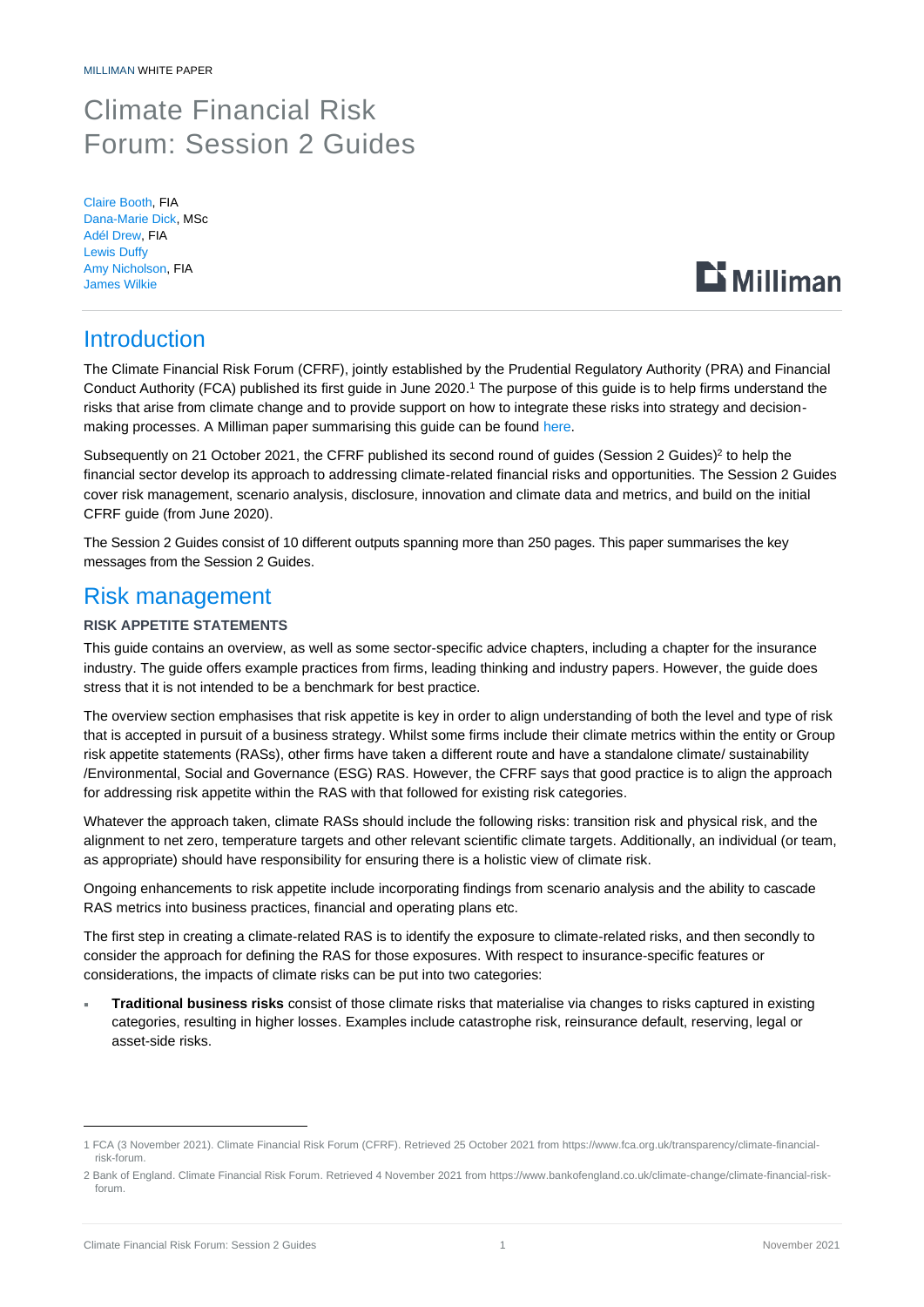**New risks and opportunities** include transitional risks that are proportionate to the carbon intensity of the underlying activity. They could relate to an insurer's own emissions footprint or those associated with their assets or liabilities. Examples include regulatory conduct risk or legal risk, reputational risks or strategic risks.

The guide describes the key RAS considerations as follows:

- The RAS should be used to articulate the risks to pursue or avoid
- It may be quantitative or qualitative, but must be supported by limits
- It may apply a strategic approach, e.g., a "no harm" approach
- The RAS can be defined hierarchically, for example, the top layer may consist of general principles with more concrete measures defined at risk-taker level

The guide suggests that firms should assess whether they need new RASs for climate-related risks. For example, firms should consider whether or not the existing RASs capture carbon-intensive activities, whether they capture risks materialising over different time horizons and whether they capture all risks arising from climate change.

Where climate risk impacts established risk factors, existing metrics may be used. Firms should assess the sensitivity of these metrics to climate factors. Examples of metrics include the carbon intensity of the asset, the carbon footprint of the underlying counterparty, scenario Value at Risk (assets metrics) and average loss, shortfall, severity and frequency of weather events and increase in excess mortality (liability metrics).

With respect to thresholds, where climate risk factors impact existing risk measures that have defined limits, no changes may be needed to the thresholds if these limits are already aligned with the risk tolerance objectives (for example, capital impact). The guide also suggests that thresholds may become "harder" over time for carbon-intensive businesses where the business's understanding of the metric develops over time.

### **USE CASES**

This guide builds on the previous RAS document, and aims to provide guidance on integrating a RAS into a firm's risk management processes, again with a specific chapter regarding insurers.

Similarly to the guidance given on the RAS, in order to support firms' assessment of climate-related risks, the guide suggests considering climate risks in the context of the following categories:

- **Traditional business risks:** Where higher losses may materialise within existing risk categories.
- **New risks related to carbon-intensive activities:** Where transition risks may emerge in relation to a firm's emission levels and the emission associated with its assets and liabilities.
- **Strategic risks:** Where climate risks alter the overall risk level associated with a firm's long-term planning.

Note that here strategic risks are separated out from new risks related to carbon-intensive activities.

This guide provides examples of the above risk categories for property casualty (P&C) and life and health (re)insurers separately, due to the differences in contract length and/or renewal term structure of the business typically underwritten by these two sectors.

It is recommended that P&C firms may wish to consider the following traditional business risks:

- **Future uncertainty:** It is not yet clear to what extent or how quickly the frequency and severity of natural catastrophes will increase. In light of this uncertainty, cover limits may become inadequate due to unforeseen increases in extreme tail events.
- **Scenario analysis and future management actions:** When conducting scenario analysis, firms tend to assume that climate liabilities can be reduced through management actions as the associated risks worsen (either by reducing exposures or increasing premiums). However, these management actions may have other consequences, such as the reputational risk associated with reducing exposure via refusal of coverage, or sharply increasing premiums for existing policyholders.
- **Customer impacts:** In response to future increases in the financial risks associated with climate change, it is likely that P&C insurers will seek to reduce exposures and/or increase premiums as described above. However, where the possibility of a widening protection gap is identified early (for example, when a particular geography is likely to experience levels of flooding that would render properties uninsurable), preventive measures may be taken. For example, insurers could provide novel policies which reward policyholders for taking action to offset the risks posed to their insured assets by climate change.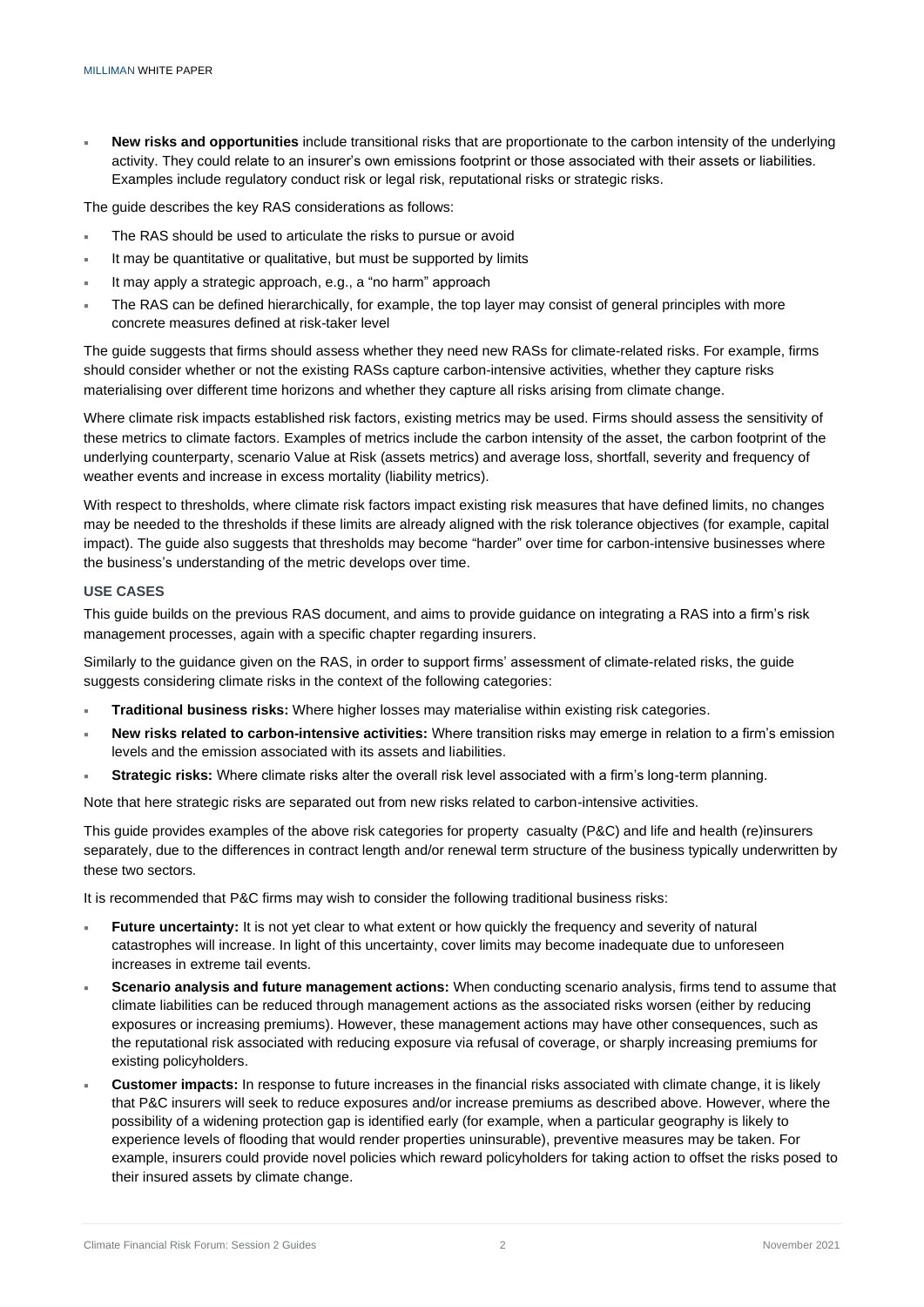Life and health insurers may wish to consider the following traditional business risks:

- **Asset investments backing long-term liabilities:** Life and health insurers' asset portfolios may be subject to climaterelated risks. These risks could be physical, such as the risk posed to property portfolios by natural catastrophes, or transitional, such as the impact of changes in consumer sentiment and regulation. Firms should consider assets' current and future exposures to climate-related risks. For example, a firm's current emissions profile, in which an insurer has an equity, should be taken into account, but insurers should also consider the quality of plans for moving towards a cleaner emissions profile. This analysis can then be used to inform risk appetite and manage exposure.
- **Customer impacts:** Climate change and its associated physical and economic impacts may lead to protection gaps in life and health insurance for certain regions. However, climate change may also have an impact on existing risks considered by life and health insurers, such as mortality risk. Firms writing or holding annuities may also wish to consider the desire of annuitants to have their pension incomes supported by a sustainable investment strategy, and the impact of customer dissatisfaction if this preference is not met.

The strategic risks are similar for life and non-life firms. An example given in this CFRF guide is the setting of targets for net zero greenhouse gas (GHG) emissions. (Re)insurers setting such targets for their operations and/or portfolios will necessarily be constrained in terms of their capacity for covering or investing in high-emissions sectors.

The section of this guide regarding insurers ends by providing an example of a framework for incorporating additional time horizon elements into risk appetite statements and tolerances.



#### **FIGURE 1: EXTERNAL INFLUENCES**

- **1. Establish the assessment framework:** Align risk management approaches to short-term and long-term strategies, engage with customers' and stakeholders' demands for disclosures, collect data for monitoring required metrics, perform scenario analysis.
- **2. Risk identification:** Identify climate-related risks in the context of the firm's business and existing risk profile, including traditional business risks, new climate risks and strategic risks.
- **3. Materiality assessment:** Assess the materiality of identified risks with reference to scenario analyses.
- **4. Measurement:** Assign existing or novel metrics to identified risk exposures.
- **5. Management actions:** Plan actions to keep exposures within established thresholds, up to a long-term horizon.
- **6. Monitoring:** Implement regular monitoring to detect changes in the risk environment. Adjust over time if needed.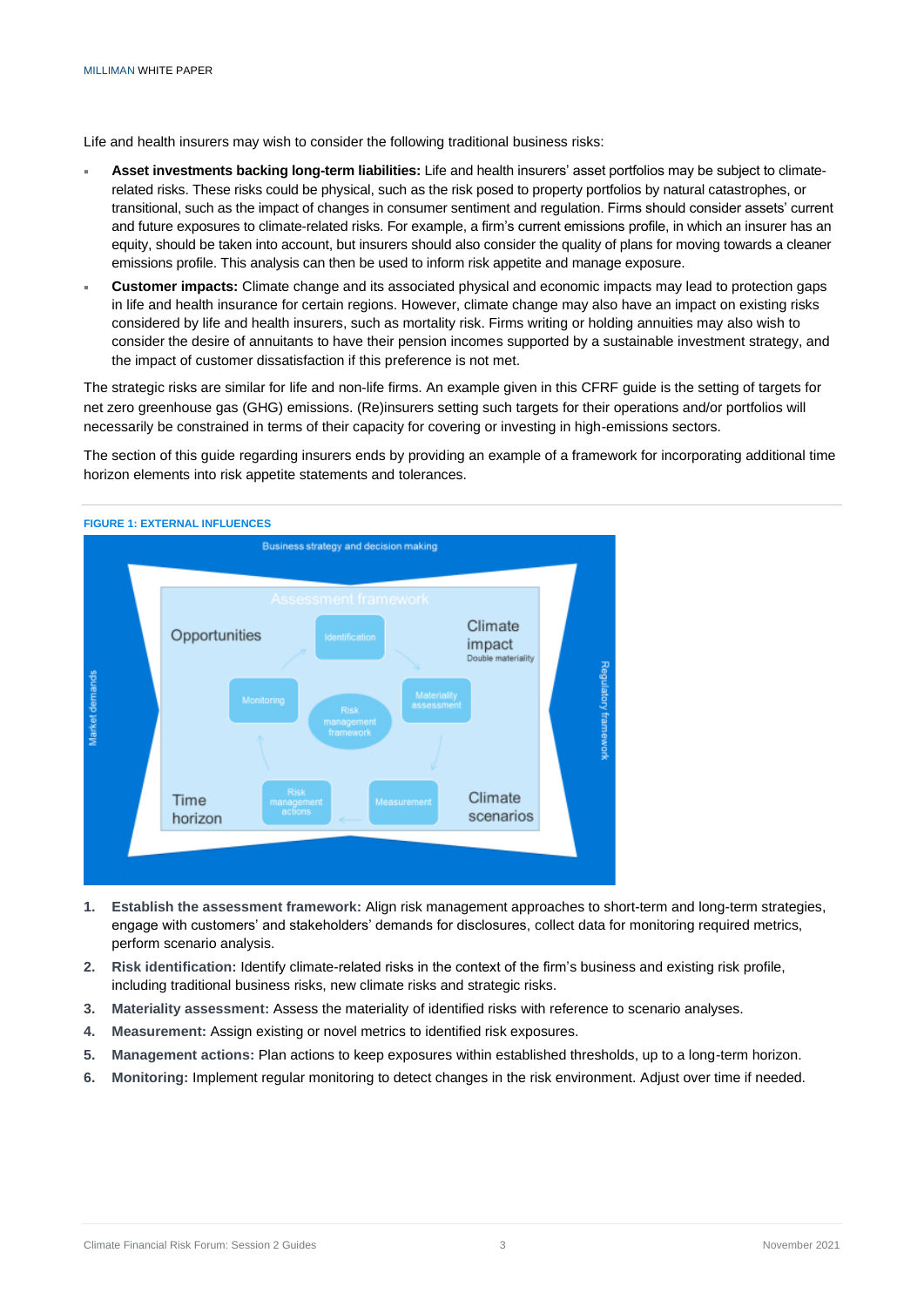### **CLIMATE RISK TRAINING**

This guide provides examples of successful practice on how to construct a suitable climate risk training programme. The CFRF advises that this training could be integrated into existing training (for example ESG or sustainability training), or delivered independently. The recommended core curricular elements of such a training programme are as follows:

- **ESG and climate:** Overview of ESG and the science behind climate change.
- **Climate strategy:** Outline the firm's strategy and existing planning pertaining to climate.
- **Introduction to climate risk:** Transition/physical risks, key risks for the firm.
- **First line of defence:** Communicate firm's climate risk appetite and risks to firm's portfolios, provide business case studies, outline role of first line in managing climate risk.
- **Second and third lines of defence and climate risk:** Outline role of second and third lines in managing climate risk.
- **Climate risk reporting and regulatory landscape:** Explain state of regulatory landscape and how it is likely to change, outline reporting and disclosure requirements.
- **Climate risk data:** Overview of available climate data, explain how the firm collects and analyses climate data.
- **Climate risk scenario analysis:** Overview of climate scenario analysis and how the firm uses outputs.
- **Climate risk models:** Explain modelling used by the firm and summarise results.

# Scenario analysis

The scenario analysis chapter builds on the work in the previous CFRF scenario analysis chapter included in the 2020 Guide. This had presented practical guidance on how to use scenario analysis to assess climate-related financial risks to inform firms' strategy and business decisions.



The 2021 Guide provides further guidance for banks, insurance and asset managers on:

- Exploring key elements, and challenges, to consider when conducting climate scenario analysis
- How to evaluate transition and physical risk impacts using scenario analysis
- The use of scenario analysis to explore alignment with the Paris Agreement
- Potential areas for future development

These areas are explored through a series of case studies throughout the chapter. The chapter also provides results from the 2021 Global Association of Risk Professionals (GARP) global Climate Risk Management Survey.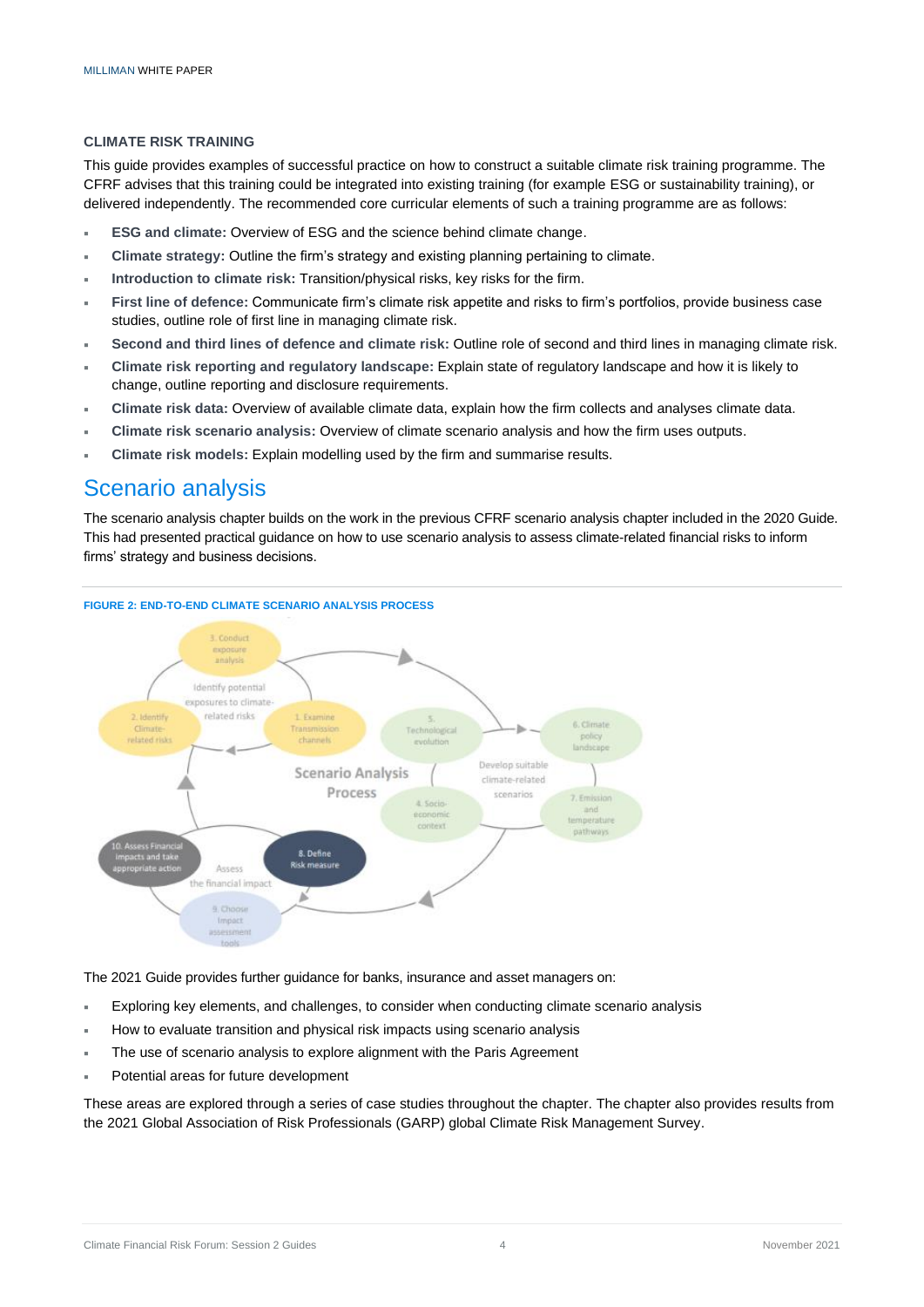# **GARP GLOBAL CLIMATE SURVEY RESULTS**

The survey results provide information on current market practices as they relate to climate scenario analysis. It's worth noting that, of the firms surveyed, only around 70% of them had undertaken some form of climate scenario analysis, with only around 65% of these firms conducting this analysis in 2021.

In most cases, for those firms that had undertaken climate scenario analysis, the motivation to do so was to identify risks and assess the financial impacts of climate change. Firms used a range of third-party scenarios to perform their analyses, although almost half of firms responded that they were using bespoke internal scenarios. Additionally, many firms reported using external parties to help them develop and build scenario analysis capability.

Financial firms reported using scenario analysis to help evaluate their risk positions, and hence acted as a result. Reported areas were the firm's risk management framework, portfolio compositions, disclosures and organisational strategy. The most common areas where action was actually taken were to improve disclosures and a change in risk management.

# **CASE STUDIES**

The case studies provided in this chapter are summarised below.

- **Case study 1:** Outlines the experience of NatWest in identifying relevant macroeconomic scenarios to use at the start of its scenario analysis journey.
- **Case study 2:** Evaluates climate transition risk for sovereigns and points out that climate scenarios can be integrated while continuing to acknowledge limitations and uncertainties in the underlying reference scenarios.
- **Case study 3:** Describes the application of Network for Greening the Financial Systems (NGFS) scenarios to evaluate transition risk in a corporate lending portfolio for a bank, particularly where the client is a multinational oil and gas company.
- **Case study 4:** Repeats case study 3 but this time considers the physical risk impact, noting that not only "direct" impacts were considered in this case study.
- **Case study 5:** Sets out an approach used by an investment manager to investigate the impact of climate change on specific asset classes and macro variables.
- **Case study 6:** Describes how RSA<sup>3</sup> has started its scenario selection journey by analysing extreme weather scenarios and identifying three trends with business implications of particular interest.
- **Case study 7:** Describes how RSA has used the increased frequency of heavy rainfall, snowpack, ice jams and windstorms in Canada to offer better insurance protection to this market.
- **Case study 8:** Additionally, RSA Canada partnered with OPTA (an external data provider) to enrich data for pricing weather and escape of water perils.
- **Case study 9:** Describes a UK Climate Change Flood Model released by JBA in 2018 to assess risk under a future climate scenario

# **CLIMATE RISK PRODUCT PROVIDERS DATABASE**

Along with the scenario analysis chapter, the CFRF has also provided a database of climate risk data providers, tools and products. The database has been created to serve as an illustrative list of current climate risk offerings, highlighting the variety and scope of what is currently available in the marketplace.

The information presented in the database covers a range of product types including:

- Models
- Data sets
- Ratings
- Hazard maps
- Frameworks

<sup>3</sup> The RSA analysis described was performed prior to RSA's takeover, and relates to the former UK-listed group with extensive general insurance operations in UK, Scandinavia and Canada as well as other territories.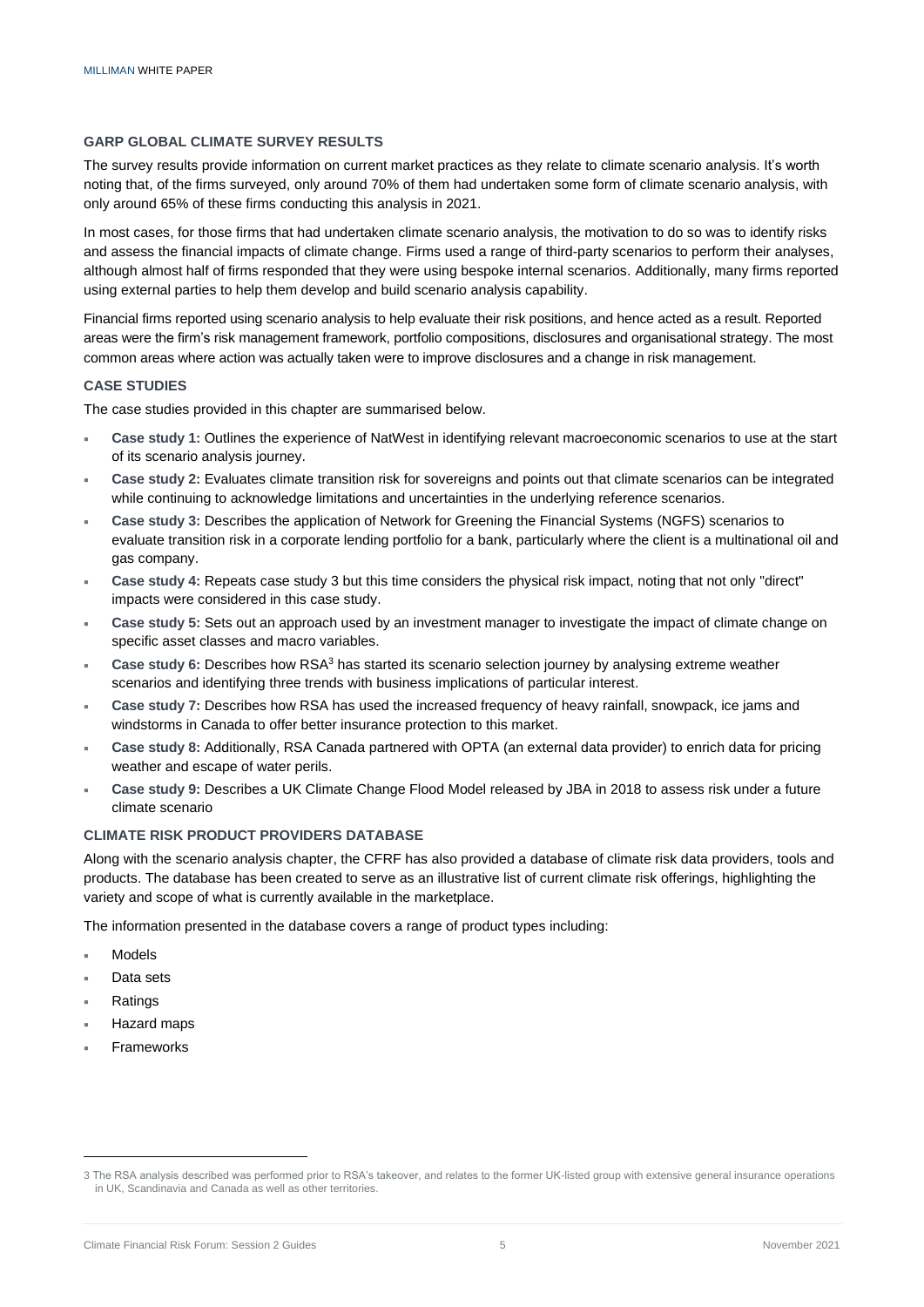# **Disclosures**

# **CASE STUDIES ON CLIMATE ACTION**

This guide contains three case studies setting out the actions being taken by firms with regards to climate change and their associated climate reporting. For each firm, the case studies cover details on the trigger for enhancing climate actions, the people and processes involved, the tools and data used and the key challenges and benefits.

The case studies cover Abrdn (a global asset manager), Barclays (a major global bank) and the International Business of Federated Hermes (Federated Hermes, a global asset manager specialising in responsible investment).

A common theme across the three case studies is the challenge of developing a robust approach to climate risk in light of the incompleteness and novelty of data sets and methodologies. Despite this challenge, all three firms are increasingly integrating climate risk considerations across the business.

An interesting observation from the Abrdn case study is the timeframe for developing a report aligned to the recommendations of the Task Force on Climate-related Financial Disclosures (TCFD). It took Abrdn two years to prepare its first TCFD report, which was published in 2020. In the following year, Abrdn followed up with a more extensive second report. With the upcoming requirement for all firms across the UK economy to prepare TCFD-aligned reports within the next few years, this case study highlights the importance of forward planning in this area.

A challenge experienced by Barclays was the work to quantify client emissions, as it is often the case that company-level disclosures do not provide sufficiently robust data to be used as a primary source, and therefore this requires combining external information with internal assumptions. A similar challenge is also highlighted by Federated Hermes, alongside a lack of standardised metric methodologies.

Federated Hermes acknowledged that, despite the challenges experienced, it has seen clear benefits from the actions it has taken. This includes having an investment team that is well equipped to integrate consideration of climate risks and opportunities, an acceleration in the allocation of capital to activities and infrastructure that will support the transition to net zero carbon emissions and enabling a clear articulation of its approach to climate change to clients.

All three firms highlighted the benefits of setting up climate change working groups to collaborate across the business, and having resources dedicated to climate change.

As climate approaches evolve, two important points that should be common across all firms are highlighted: the importance of starting somewhere and iterating the approach over time, and the need to involve staff across the business to ensure credibility and coherence.

In all three case studies, through the actions taken, the firms have developed a better understanding to their climate risk exposures and the opportunities that may arise from climate change. These case studies illustrate the positive action that is underway across the financial sector.

# **MANAGING LEGAL RISK**

As climate disclosures become mandatory, accurate information and analysis on matters that firms have not previously had to report on will be required. This guide therefore addresses the current challenges for firms in a shifting environment, discusses the litigation risks that arise in the event of misreporting or reporting failures and sets out best practice options for reporting during this changing period.

# **Challenges of climate-related reporting**

With around 20 existing or incoming regulatory reporting requirements in the UK which capture ESG factors, and the various additional voluntary standards, the landscape for climate disclosure is an increasingly crowded space. In addition to company-level disclosures, product-level disclosure requirements will also apply in the EU and, in due course, in the UK. Similar requirements are also incoming across other markets, including the US, Hong Kong and Singapore.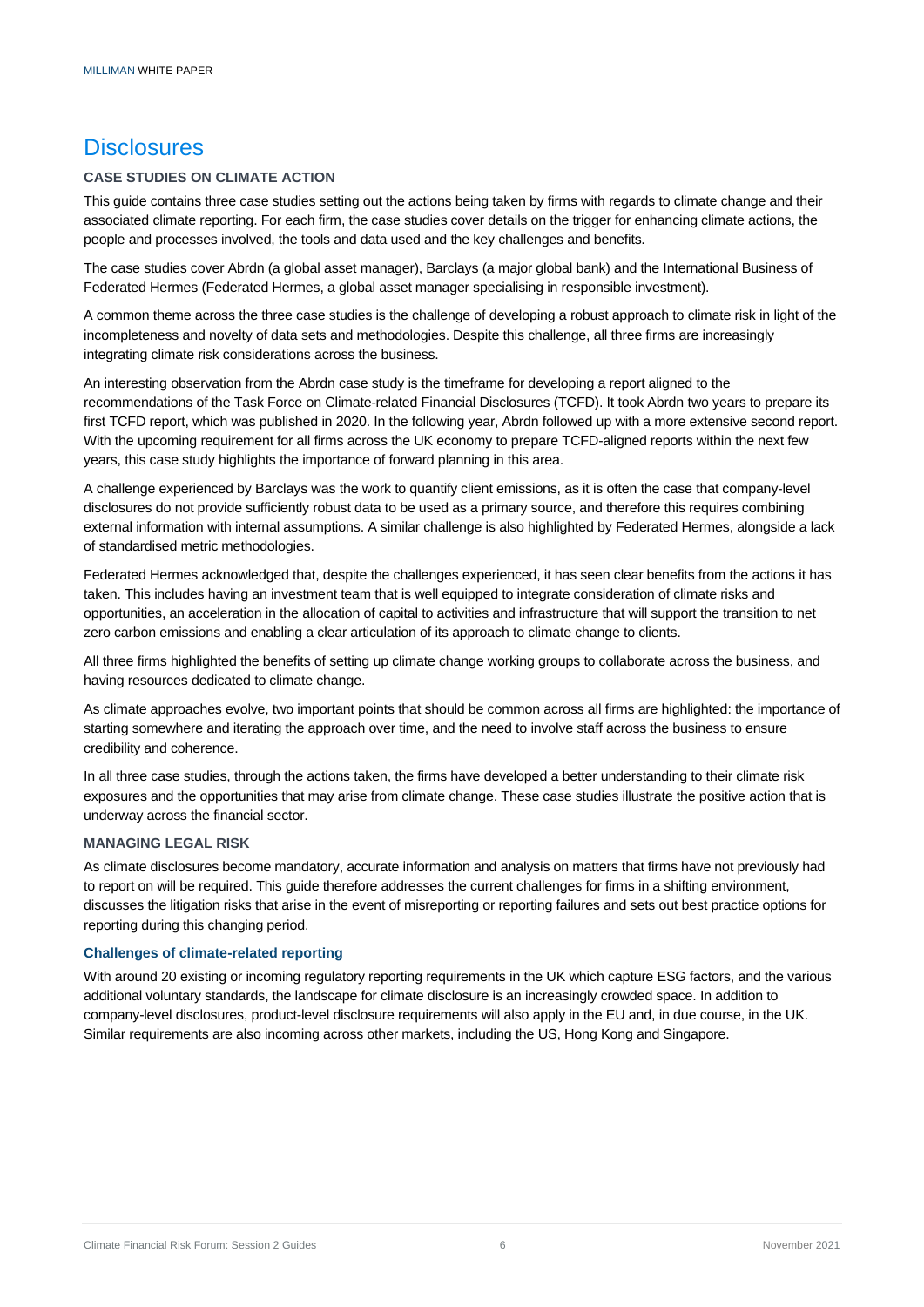There is a concern across many financial institutions about disparities between the current pace of change around the world in relation to climate-related disclosure requirements, and the data and reporting methodologies needed to fulfil those requirements. Particular challenges include:

- **The lack of comparable, reliable data.** This is essential for reporting to be meaningful. However, based on current availability, information will be based on aggregated information that has been developed in inconsistent ways.
- **The reliability of data from data analytics providers.** Products offered by data analytics providers are often described as "black boxes," and there is concern around vendors not yet being willing to stand by the quality of the data they are providing.
- **Materiality.** Materiality is challenging to assess, given the long-tail and potentially fat-tail nature of climate risks, and the dependency of outcomes on many external factors. This may pose challenges around achieving director engagement with climate change information compared to traditional financial information.
- **Scenario analysis.** Scenario analysis is more typically used for internal strategy or discussions with regulators, and therefore incorporating this analysis into public disclosures will be a learning curve for firms. At present, firms are generally intending to include at most a high-level disclosure on this topic.
- **Metrics.** To date, voluntary TCFD reporting has been largely qualitative, and therefore the move towards quantitative reporting of metrics risks creates the impression of precision, when in reality most metrics will be based on incomplete data.

# **Litigation risks**

Failure by a UK-listed company to disclose a climate-related risk in its annual report could potentially involve a range of corporate liabilities under UK law, and multiple liabilities could arise in relation to a single disclosure failure.

As such, firms are increasingly aware of, and concerned about, the potential for litigation in relation to climate-related disclosures. Such litigation risk exists not only in a firm's home jurisdiction but also potentially any jurisdiction in which its investors are based.

For example, public companies may be liable under US law for disclosures if they include a materially false or misleading statement, or if the disclosure omitted material facts. Having said that, the burden of proof would be high, such as proving intent to deceive and the connection between reliance placed on incorrect information and an economic loss.

# **Best practice options for reporting**

To manage the litigation risk outlined above, clear disclosure on approaches, methodologies and limitations of data and metrics will be key. Firms are likely to want to include appropriate disclaimers in their reporting to represent any challenges and limitations encountered when obtaining and analysing climate-related data.

Current issues with disclosures can be approached as follows:

- **1. Form of report.** The general view is that inclusion of TCFD disclosures within strategic reports is not desirable, and generally a supplement to the annual report would be an appropriate form for TCFD reporting.
- **2. Precise, accurate and verified disclosures.** Disclosures may be subject to scrutiny from a wider range of stakeholders than annual reports. They should therefore be written in a way that is clear to the layperson, caveated where necessary and verified.
- **3. Methodology.** Transparency around the challenges encountered when obtaining and aggregating climate data is likely to be an important part of disclosures. Firms may wish to create internal methodology records regarding their approaches to obtaining and processing climate data.
- **4. Metrics.** A short statement noting the data issues underlying disclosed metrics will be an important part of reporting, given the risk of creating a false impression of precision or completeness of data.
- **5. Disclaimers.** Disclaimer language used in TCFD reporting should accurately reflect areas of concern. The form of the disclaimer should be considered carefully to avoid being considered a "legal boilerplate."
- **6. Materiality.** More guidance may be required on the extent to which materiality assessments should reflect the financial impact on a firm itself, the impact of the firm's activities on the climate or as a component of the wider systemic risk posed to financial markets.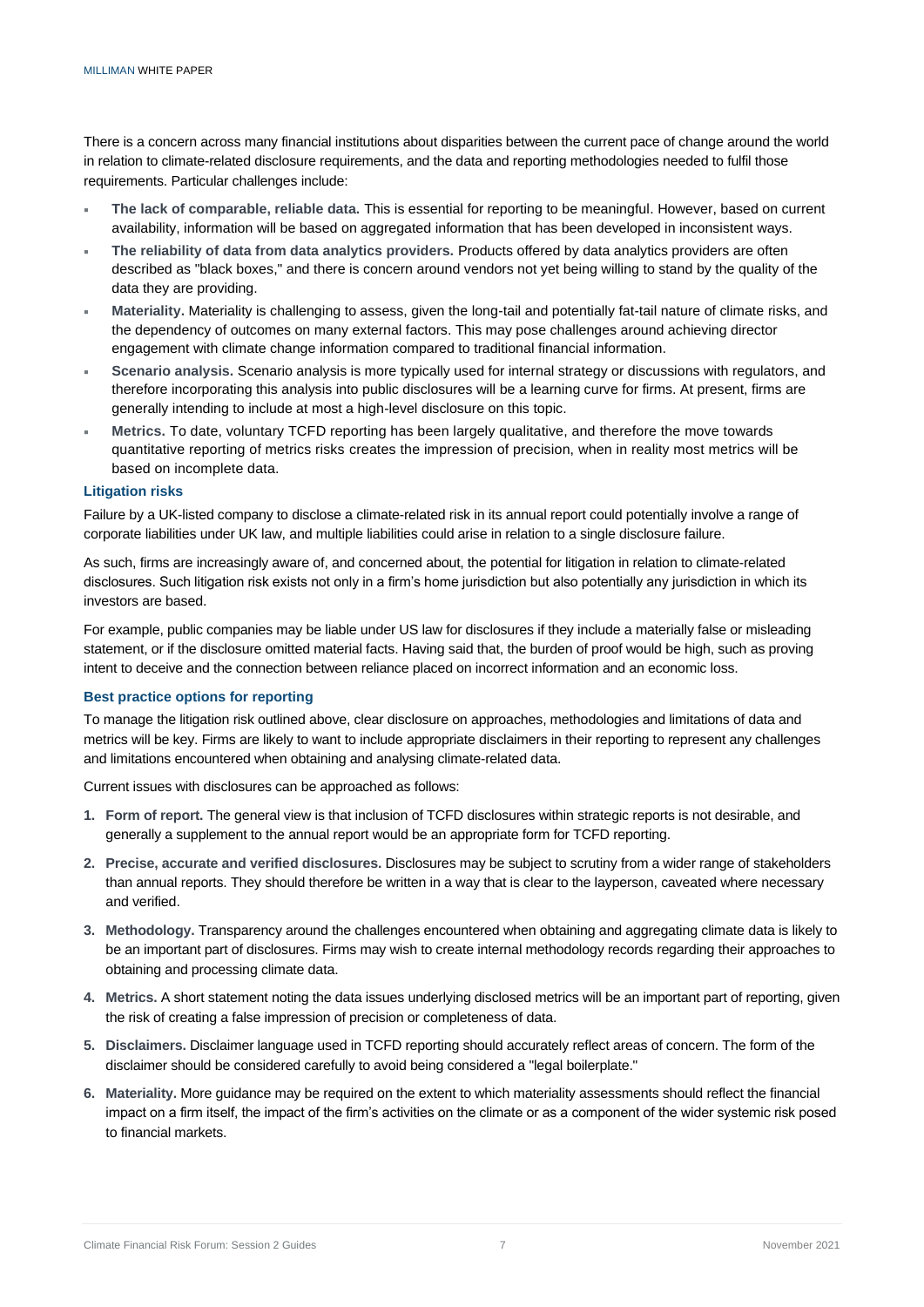- **8. Governance.** Board members should be provided with sufficient time and opportunities to engage with climate change, given the new and potentially challenging nature of the topic. Firms should consider the frequency with which the board and relevant committees consider climate change and related disclosures, and the need for upskilling and training within the business.
- **9. Accounting and auditing issues.** The information generated through any TCFD process may be of relevance to auditors, given their role in reviewing financial statements. It is considered that auditors need to improve their assessments of climate-related risks when undertaking audits, and should provide more challenge to firms in this area.
- **10. Assurance.** Some firms intend to use third-party assurance, but a challenge is the lack of accepted methodology resulting in nothing detailed to assure against. It is especially important to be clear about what level of assurance has been provided in relation to disclosures.

# Innovation

This guide focuses on identifying and sharing actionable innovation opportunities to mobilise financial capital and steward an economy-wide transition to meet climate targets of net zero. The chapter illustrates, with a series of short video talks, practical pilots and emerging and active innovation activities across the sector. It also provides commentary on where sector innovation gaps remain. The 11 case studies provide seek-to-illustrate examples of leading-edge activities which are exemplary of innovation and could be scaled and replicated by others.

The diagram in Figure 3, taken from the guide, shows the three main innovation actions impacting the industry and illustrates the flow of financing from the different stakeholders in the economy. The numbers in the diagram correspond to the case studies.



#### **FIGURE 3: INNOVATION ACTIONS**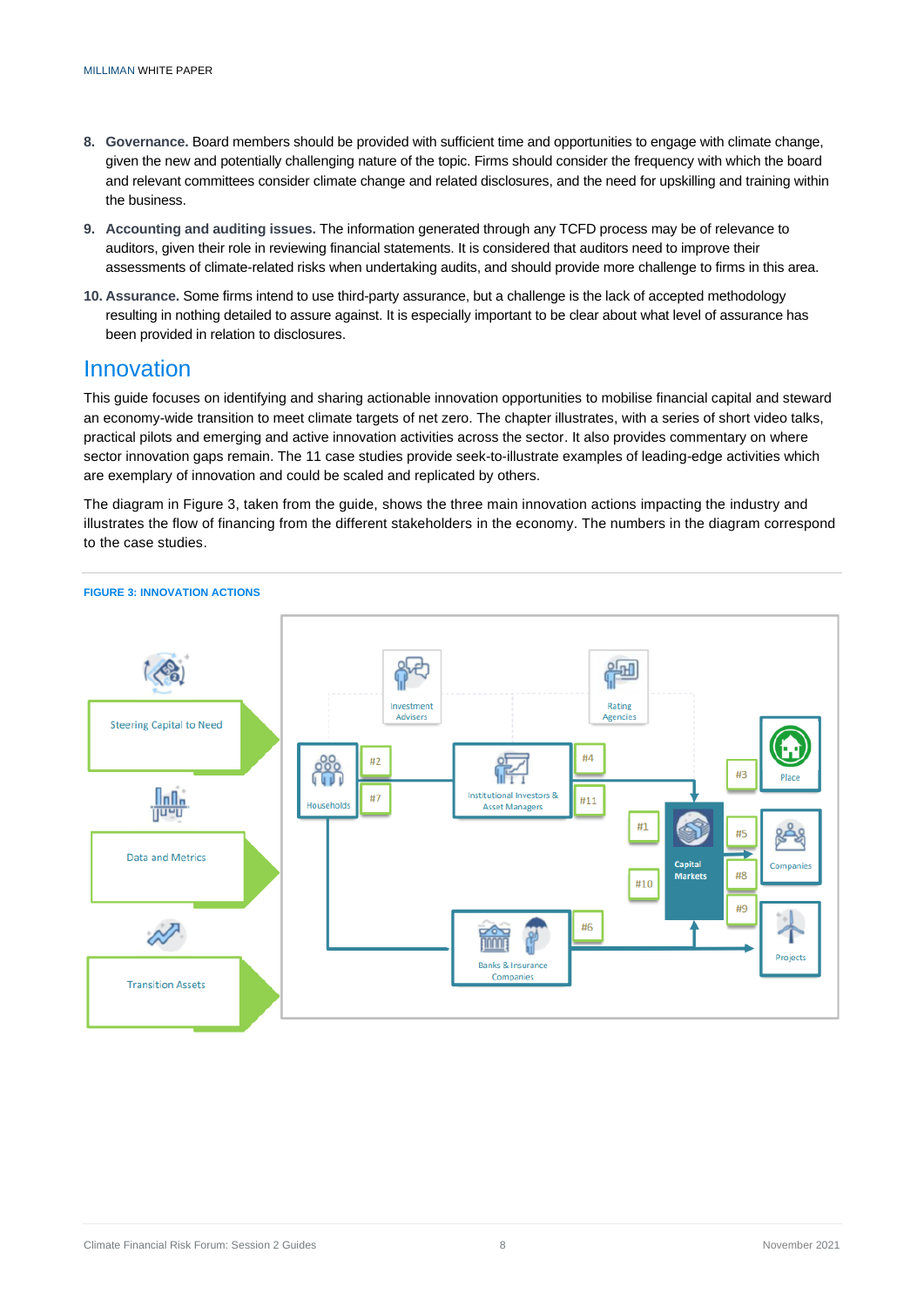# **CASE STUDIES**

The case studies provided in this guide fall under one of three main categories with the following aims:

# **1. Expand financing into the real economy**

Case studies 1-6 achieve this aim by either increasing the supply side of finance, directing investments to climate solutions, or by building capacity and capabilities on the demand side of finance through developing blended financial models.

# **2. Finance transition assets**

Case studies 7-9 are concerned with scaling up investment into building retrofit and how finance can support the structural changes needed in the maritime and agriculture sectors to transition to net zero.

### **3. Improve the use of data and metrics**

Case studies 10 and 11 investigate how to transform the transparency of industry data and alignment of portfolios with climate goals.

# **Expand financing into the real economy**

**Case study 1** looks at the creation of long-term asset funds (LTFAs) under a new authorised fund regime to enable UKauthorised open-ended funds to invest more efficiently in long-term private market assets. This is innovative in that it allows investors, particularly defined contribution (DC) pension schemes, to more confidently invest in illiquid assets. If successful, LTFAs could help support the UK's economic recovery and wider climate goals by facilitating significant investment of capital into appropriate private market assets.

**Case study 2** looks at expanding the green or climate bond market through the introduction of sovereign green bonds issued by the UK government and the development of local climate bonds to allow retail savers to have the opportunity to support ESG projects. A model produced by Abundance Investments suggests these actions could raise billions of pounds across 400 local authorities.

**Case study 3** illustrates how blended financial models provide significant potential for scaling investment into "placebased" transitions to net zero. This is achieved by using local authorities (places) and public funding to support and leverage a flow of private capital to meet the significant investment requirement to achieve net-zero cities and regions.

**Case study 4** shows how rethinking institutional investment for real world impact can be achieved by challenging the convention of investing to maximise risk and return based on traditional asset classes, but rather seeking to optimise investments for desired outcomes; considering risk, return and real world impact.

**Case study 5** describes investing funds into venture capital assets and climate solutions as a means to deliver long-term social, economic and environmental goals. Phoenix Venture Capital Partners has made use of the changes in insurance permitted-links to allow policyholders to invest in venture capital with a green or ESG theme. A key question here is how to scale up the impact from hundreds of millions of pounds to billions.

**Case study 6** outlines Barclays' Sustainable Impact Capital Programme, which invests in fast-growing, innovative and environmentally focused companies that are helping accelerate the transition to net zero. This programme is an example of an innovating bank financing model in that it builds value not only by providing capital but also gives the entrepreneurs access to the wider Barclays financial ecosystem. This then enables the companies to scale up, enter new markets and build more value.

#### **Finance transition assets**

**Case study 7** explains that while there is no single financing solution to solve the structural challenges of retrofitting the UK's building stock, many initiatives are being undertaken to deliver the level of investment required. New initiative are being developed through the Coalition for the Energy Efficiency of Building (CEEB), established in 2019 by the Green Finance Institute, to support householders investing in retrofitting their homes. Widespread effort is needed to finance energy efficiency and deliver systemic improvement in building quality.

**Case study 8** looks specifically at enabling structural change within the "hard to abate" maritime sector. Citi along with other global shipping banks developed a framework for assessing and disclosing the climate alignment of ship finance portfolios. The "Poseidon Principles" of assessment, accountability, enforcement and transparency uses financial transactions to drive climate-positive behaviours in the maritime industry.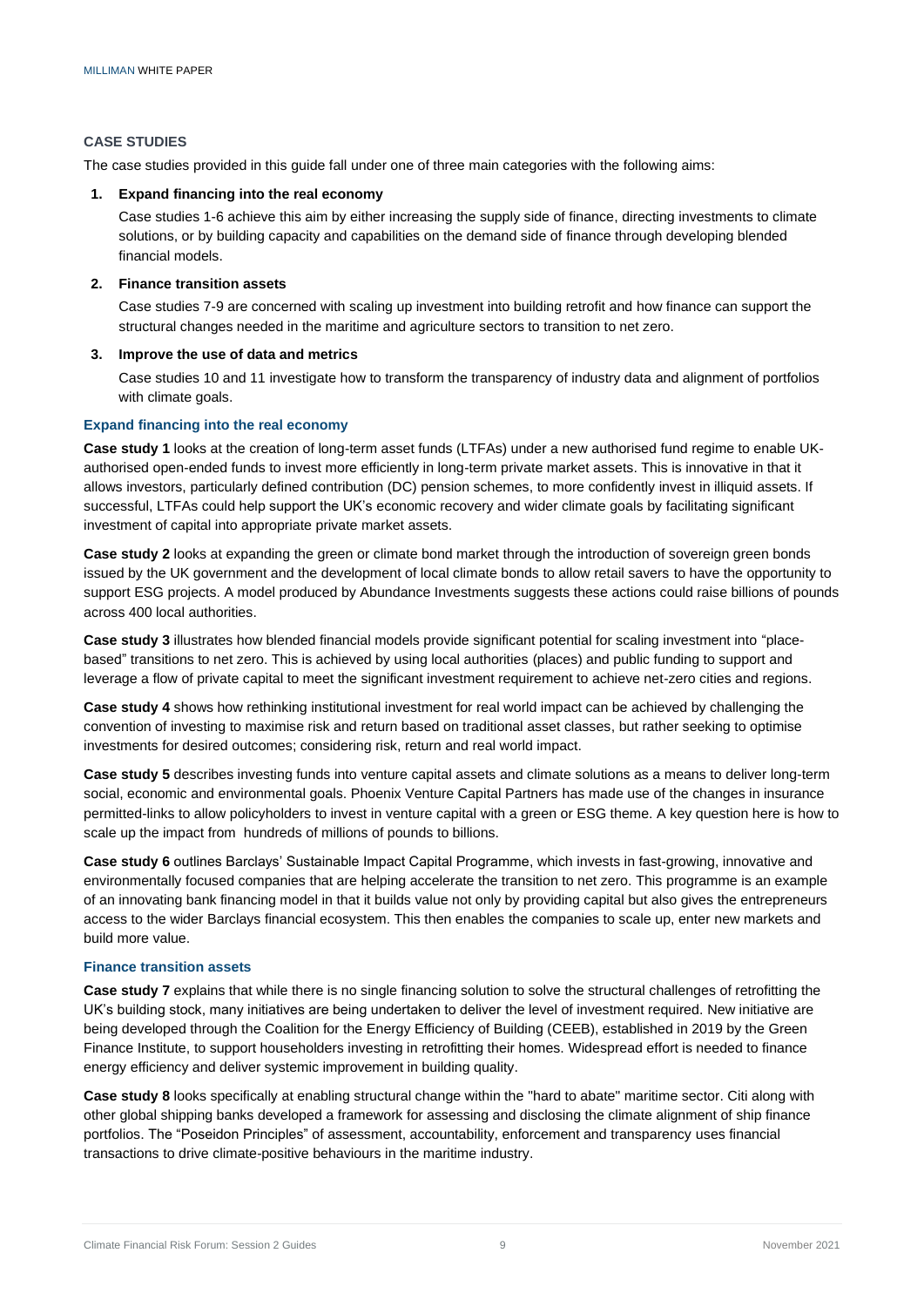**Case study 9** gives an example of an assessment framework for the agriculture sector used to support the measurement of climate, environmental and land-use impacts. The "Global Farm Metric" led by NatWest Group and Sustainable Food Trust (SFT) is a flexible solution for measuring sustainability metrics such as biodiversity and energy use across various primary farming activities, enabling effective financing strategies to support the transition to a net zero agriculture sector.

### **Improve the use of data and metrics**

**Case study 10** outlines how the lack of access to trusted data is a critical blocker to net zero opportunities and demonstrable impact. The CFRF suggest that open data standards should be implemented to build trust in commercial and open data. Open data standards deliver cohesion and interoperability to unlock metric-based innovation and reduce the burden of reporting as standards are continuously developed. They rapidly expand proven sector trust frameworks and help the finance sector to direct finance towards areas with the greatest impact.

**Case study 11** suggests that there is a need, over the next 25 years, to reallocate trillions of pounds in capital to align with climate goals. This would be achieved by "stewarding the economy" toward net zero through targeted capital allocation to optimise the impact on the speed and success of the broader transition. To make informed capital allocation decisions, investors need to be able to quantify the impact of their current portfolios and the benefits of changing capital allocation with the use of scenario analysis and data.

# Climate Data and Metrics

As noted by the Central Bank and the NGFS in their May 2021 progress report on bridging data gaps, reliable and comparable climate-related data, and consistent and relevant climate-related metrics, are crucial for financial sector stakeholders to properly price and manage climate-related risks.

In November 2020, the CFRF noted the importance of progress in the development and understanding of climate data and metrics and established a thematic workstream to address the topic as a cross-cutting element of the Forum's 2021 agenda. The Forum's cross-cutting work has resulted in several key insights, discussed below.

# **A range of climate-related metrics across five different use cases**

The CFRF identified that a wide range of climate-related metrics are currently used by financial institutions for differing purposes. These metrics were best organised into a cross-cutting metric on engagement and the four primary use cases below:

- Transition risk
- Physical risk
- Portfolio decarbonisation
- Mobilising transition finance

# **Climate-related data gaps best addressed at a granular level**

The need to address climate-related data gaps is widely recognised, for example in the recent report by the Financial Stability Board. Efforts to address these gaps are being taken forward by a range of organisations, both in the UK (e.g., by the Centre for Greening Finance and Investment) and internationally (e.g., by the Network for Greening the Financial System).

# **The need for forward-looking financial metrics**

In line with guidance from the TCFD, metrics also differ to the extent they are historical or forward-looking, and climate or financial in nature. As models and tools evolve, the contrast between climate-related metrics, such as carbon intensity, with measures of the financial impact on the valuation of assets under a "well below" 2°C transition is becoming more apparent.

# **Frameworks and metrics to address systemwide risks are a key area for development**

CFRF members noted financial firms are joining the "Race to Zero" and expectations from regulators to understand the systemwide risks from climate change are becoming increasingly relevant. The risks are far-reaching in breadth and magnitude, uncertain yet foreseeable in nature and require actions today to address future financial risks. In addition, various evidence indicates that future impacts from climate change will be minimised through an early and orderly transition to a net zero economy.